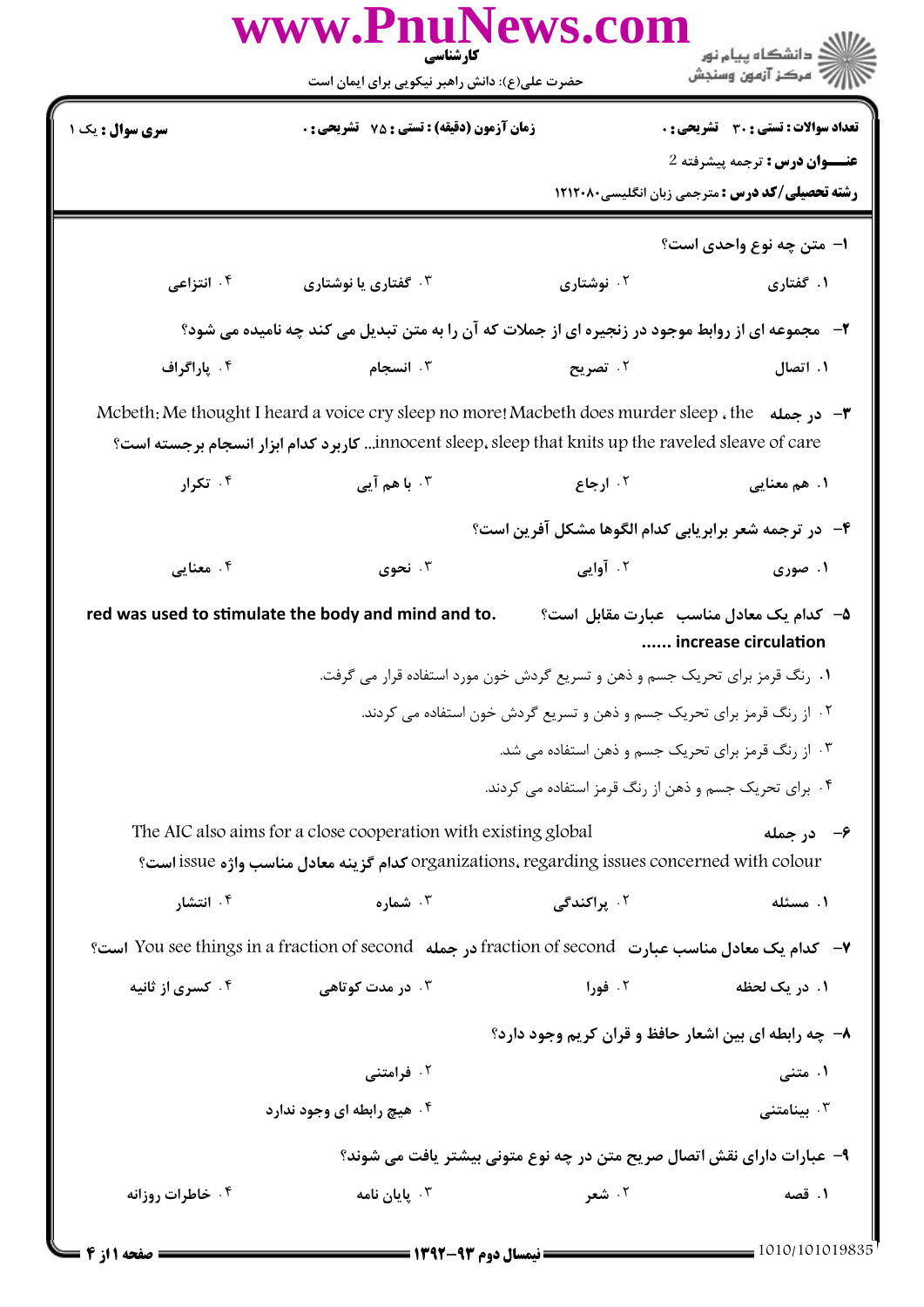|                                 | حضرت علی(ع): دانش راهبر نیکویی برای ایمان است                                                          |                        | رآ مرکز آزمون وسنجش                                                                     |
|---------------------------------|--------------------------------------------------------------------------------------------------------|------------------------|-----------------------------------------------------------------------------------------|
| <b>سری سوال : ۱ یک</b>          | زمان آزمون (دقيقه) : تستي : 75 - تشريحي : 0                                                            |                        | تعداد سوالات : تستى : 30 قشريحى : 0                                                     |
|                                 |                                                                                                        |                        | عنــوان درس : ترجمه پیشرفته 2<br><b>رشته تحصیلی/کد درس :</b> مترجمی زبان انگلیسی1۲۱۲۰۸۰ |
|                                 |                                                                                                        |                        |                                                                                         |
|                                 | The next seven chapters will look at specific elements of personal organization. كدام يك               | organization است؟      | ۱۰– در جمله<br>معادل مناسب                                                              |
| ۰۴ سلسله مراتب                  | ۰۳ نظام مندی                                                                                           | ۰۲ سامان د <i>هی</i>   | 1. نظام                                                                                 |
|                                 | 11- كدام يك معادل مناسب عبارت a kernel of truth در 1xereotypes about time management present us with a |                        | kernel of truth است؟                                                                    |
| ۰۴ اندکی حقیقت                  | ۰۳ ذره ای حقیقت                                                                                        | ۰۲ عین درست <i>ی</i>   | ١. تمام حقيقت                                                                           |
|                                 |                                                                                                        |                        | <b>۱۲</b> - کدام یک، از روابط معنایی بنیادی در زبان محسوب می شود؟                       |
| ۰۴ با هم آيي                    | ۰۳ شمول معنایی                                                                                         | ۰۲ چند م <b>ع</b> نایی | ۰۱ تناقض                                                                                |
|                                 |                                                                                                        |                        | 13- رابطه معنایی پیر/ جوان از چه نوعی است؟                                              |
| ۰۴ معکوسی                       | ۰۳ تضاد                                                                                                | ۰۲ تقابل مدرج          | ۰۱ تقابل مکمل                                                                           |
|                                 |                                                                                                        |                        | ۱۴– کدام رابطه معنایی می تواند دارای دو کارکرد کلامی باشد؟                              |
| ۰۴ شمول معنایی                  | ۰۳ هم معنایی                                                                                           | ۰۲ چند م <b>ع</b> نایی | ۰۱ تقابل                                                                                |
|                                 |                                                                                                        |                        | 14- كدام يك معادل مناسب عبارت ethnic restaurant است؟                                    |
|                                 | ۰۲ رستوران غذاهای محلی                                                                                 |                        | ۰۱ رستوران قومی                                                                         |
|                                 | ۰۴ رستوران غذاهای بومی                                                                                 |                        | ۰۳ رستوران محلی                                                                         |
|                                 |                                                                                                        |                        | ۱۶– کدام عنصر پیونده۔ به لحاظ کاربرد با بقیه متفاوت است؟                                |
| still . ۴                       | because .r                                                                                             | as .Y                  | due to $\Lambda$                                                                        |
|                                 |                                                                                                        |                        | <b>۱۷- کدام یک، از عناصر پیوندی بازگویی است</b> ؟                                       |
| in an attemt to . $\mathfrak k$ | that is $.7$                                                                                           | therefore .Y           | thanks to .1                                                                            |
|                                 |                                                                                                        |                        | 1۸– کدام یک ساخت با هم آیی درستی است؟                                                   |
| race road. F                    | race way . ٣                                                                                           | race course.           | win course.                                                                             |
|                                 |                                                                                                        |                        | 19- كدام گزينه به لحاظ حوزه معنايي از بقيه متفاوت است؟                                  |
| books . F                       | text . ۳                                                                                               | articles . ٢           | publishing .                                                                            |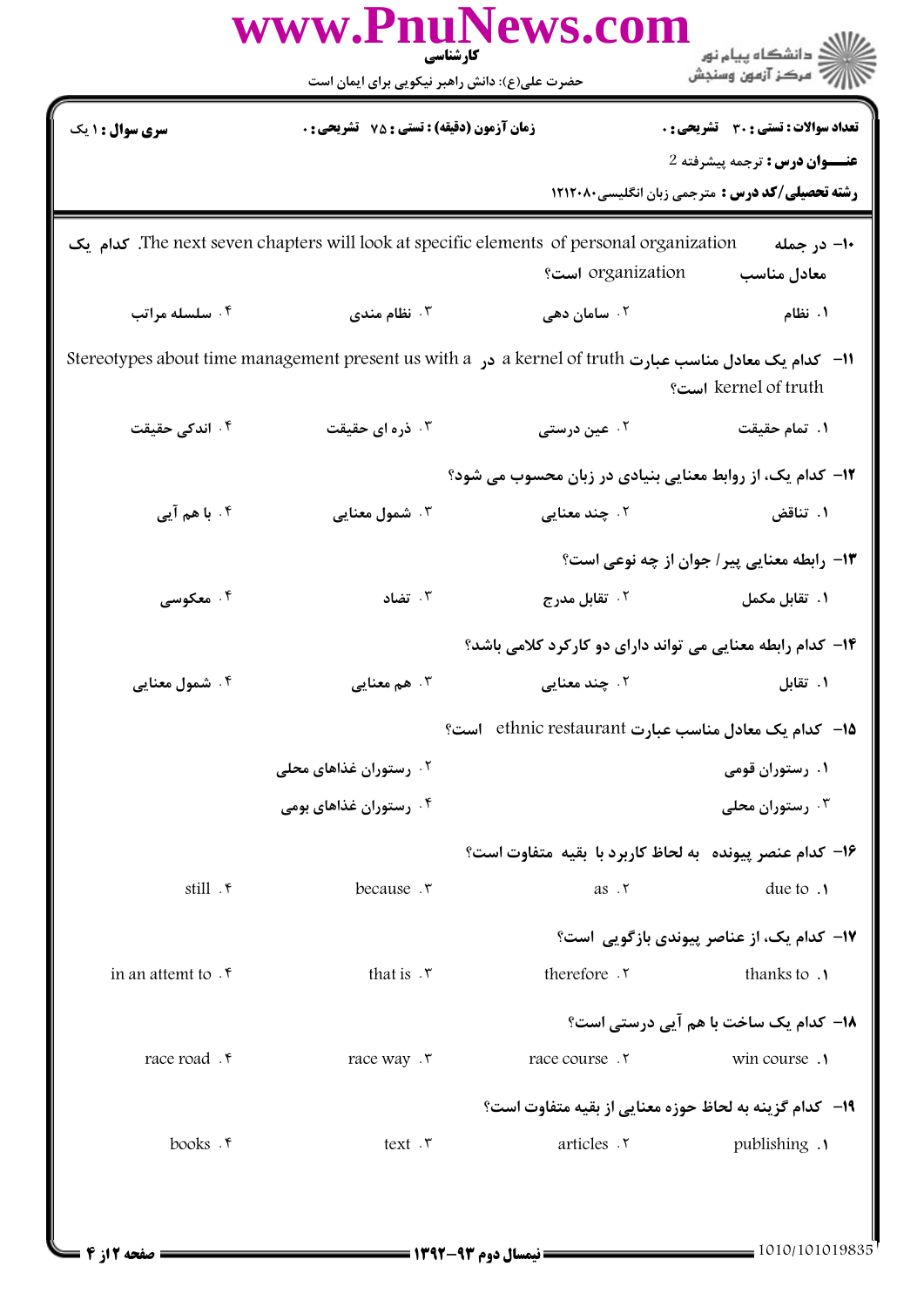|                                                                                                                                                                  | www.PnuNews.com<br>کار شناسی                                                                     |                                                                              | دانشگاه پیام نور                                        |  |
|------------------------------------------------------------------------------------------------------------------------------------------------------------------|--------------------------------------------------------------------------------------------------|------------------------------------------------------------------------------|---------------------------------------------------------|--|
|                                                                                                                                                                  | حضرت علی(ع): دانش راهبر نیکویی برای ایمان است                                                    |                                                                              | مركز آزمون وسنجش                                        |  |
| سری سوال : ۱ یک                                                                                                                                                  | <b>زمان آزمون (دقیقه) : تستی : 75 ٪ تشریحی : 0</b>                                               |                                                                              | <b>تعداد سوالات : تستی : 30 ٪ تشریحی : 0</b>            |  |
|                                                                                                                                                                  |                                                                                                  |                                                                              | عنــوان درس : ترجمه پیشرفته 2                           |  |
|                                                                                                                                                                  |                                                                                                  |                                                                              | <b>رشته تحصیلی/کد درس :</b> مترجمی زبان انگلیسی8۱۲۱۲۰۸۰ |  |
|                                                                                                                                                                  |                                                                                                  |                                                                              | <b>۲۰</b> - کدام گزینه دارای نقش نمای کلامی است؟        |  |
| eitheror .                                                                                                                                                       | $but.$ ٣                                                                                         | first-second .Y                                                              | and .                                                   |  |
|                                                                                                                                                                  |                                                                                                  |                                                                              | <b>21- کدام جمله درست است؟</b>                          |  |
|                                                                                                                                                                  |                                                                                                  | It is interesting to compare shopping habit of men with women. .             |                                                         |  |
|                                                                                                                                                                  | It is interesting to compare shopping habit of men with it of women. Y                           |                                                                              |                                                         |  |
| It is interesting to compare shopping habit of men with that of women. T<br>It is interesting to compare shopping habit of men with this of women. $\mathfrak k$ |                                                                                                  |                                                                              |                                                         |  |
|                                                                                                                                                                  | fo know a few things about gas leak                                                              |                                                                              | ۲۲- کدام یک معادل مناسب عبارت                           |  |
|                                                                                                                                                                  | ۰۲ در نشتی گاز تخصص داشتن                                                                        |                                                                              | ۱. از نشتی گاز سر درآوردن                               |  |
|                                                                                                                                                                  | ۰۴ آگاهی از نشتی گاز                                                                             |                                                                              | ۰۳ چیزهایی در مورد نشتی گاز دانستن                      |  |
|                                                                                                                                                                  |                                                                                                  | boost moral دارای چه ساختی است؟                                              | ۲۳– عبارت                                               |  |
| ۰۴ تقابل                                                                                                                                                         | ۰۳ با هم آیی                                                                                     | ۰۲ ارجاع                                                                     | ۱. جانشین سازی                                          |  |
|                                                                                                                                                                  |                                                                                                  | دارای چه ابزار انسجامی است؟                                                  | <del>۲</del> ۴– عبارت     those ones                    |  |
| ۰۴ جانشین سازی                                                                                                                                                   | ۰۳ تقابل                                                                                         | ۰۲ معرفگی                                                                    | ۱. اتصال صریح                                           |  |
|                                                                                                                                                                  |                                                                                                  | ۲۵- در کدام نوع ارجاع بافت کلام به شناخت ارجاع کمک می کند؟                   |                                                         |  |
| ۰۴ درون متنی                                                                                                                                                     | برون متنى $\cdot$                                                                                | ۰۲ پسایندی                                                                   | ۰۱ پیشایندی                                             |  |
|                                                                                                                                                                  | است؟                                                                                             | ۲۶– کدام یک معادل درست جمله   You will have to be up with the lark           |                                                         |  |
|                                                                                                                                                                  | <b>7. باید سحرخیز باشی</b>                                                                       |                                                                              | ۰۱ سحر خیز باش تا کامروا باشی                           |  |
|                                                                                                                                                                  | ۰۴ همراه با چکاوکان سحرخیز باش                                                                   |                                                                              | <b>4 . باید مثل چکاوک باشی</b>                          |  |
|                                                                                                                                                                  |                                                                                                  |                                                                              | <b>۲۷- کدام یک برای معرفه کردن به کار می رود؟</b>       |  |
| ۰۴ قید                                                                                                                                                           | ۰۳ صفت اشاره                                                                                     | ۰۲ اسم                                                                       | ۱. حرف                                                  |  |
|                                                                                                                                                                  | T۸– در جمله   She starts the session، writes ideas generated   چه ابزار انسجامی به کار رفته است؟ |                                                                              |                                                         |  |
| ۰۴ ارجاع                                                                                                                                                         | ۰ <sup>۳</sup> هم معنایی                                                                         | ۲. تقابل                                                                     | ۱. حذف                                                  |  |
|                                                                                                                                                                  |                                                                                                  | <b>۲۹</b> - در جمله   Their ideas are lost چه ابزار انسجامی به کار رفته است؟ |                                                         |  |
| ۰۴ کلامی                                                                                                                                                         | ۰۳ ارجاعی                                                                                        | ٢. حدف                                                                       | ۰۱ تکرار                                                |  |
| ـــــــــــــ صفحه ۱۳ از ۴ ــ                                                                                                                                    |                                                                                                  |                                                                              |                                                         |  |